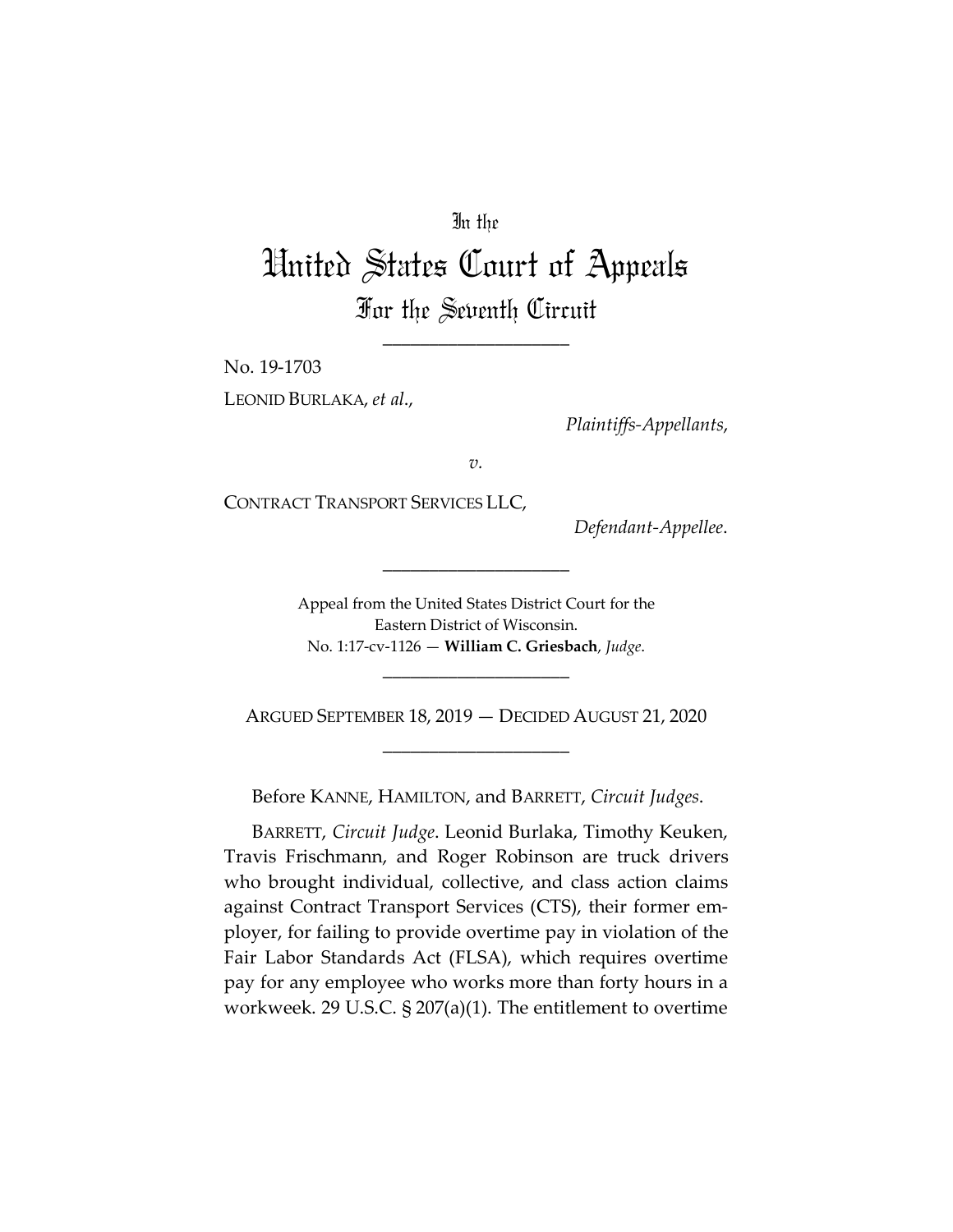pay, however, is not absolute: as relevant here, the statute exempts employees who are subject to the Secretary of Transportation's jurisdiction under the Motor Carrier Act (MCA). 29 U.S.C. § 213(b)(1). This carveout is known as the "MCA exemption," and its rationale is safety. It is dangerous for drivers to spend too many hours behind the wheel, and "a requirement of pay that is higher for overtime service than for regular service tends to … encourage employees to seek" overtime work. *Levinson v. Spector Motor Serv*., 330 U.S. 649, 657 (1947)[.1](#page-1-0)

The viability of these claims therefore depends on whether the plaintiffs are subject to the jurisdiction of the Secretary of Transportation, which extends "over transportation by motor carrier and the procurement of that transportation, to the extent that passengers, property, or both[] are transported by motor carrier … between a place in … a State and a place in another State." 49 U.S.C. § 13501(1)(A). Importantly, drivers need not actually drive in interstate commerce to fall within the Secretary's jurisdiction. As the Department of Transportation has explained through a notice of interpretation, the MCA exemption applies even to drivers who have not driven in interstate commerce so long as they are employed by a carrier that "has engaged in interstate commerce and that the driver could reasonably have been expected to make one of the carrier's interstate runs." Application of the Federal Motor Carrier Safety Regulations, 46 Fed. Reg. 37,902, 37,903 (July 23, 1981).

<span id="page-1-0"></span><sup>&</sup>lt;sup>1</sup> The plaintiffs also asserted claims under Wisconsin law, which tracks both the federal overtime pay requirement and the MCA exemption. *See* WIS. ADMIN. CODE DWD § 274.04(4). We will focus on the federal law claims because the same analysis applies to both.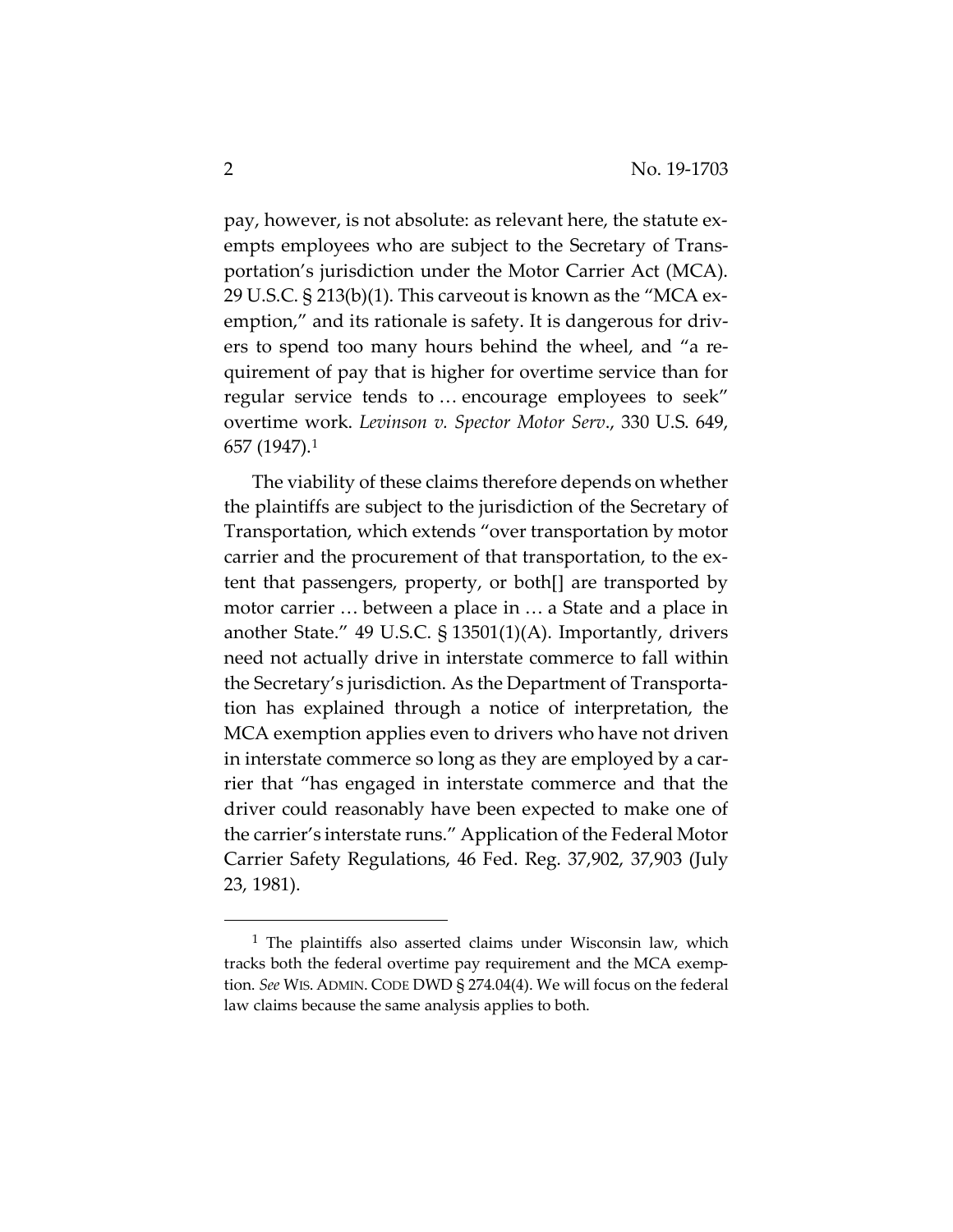The scope of an interstate commerce run under the MCA is generous. It includes a purely intrastate run so long as it is a part of a continuous interstate journey. *See Collins v. Heritage Wine Cellars, Ltd*., 589 F.3d 895, 898 (7th Cir. 2009). This continuity is not broken by routine interruptions that "are no more than the normal stops or stages that are common in interstate sales." *Id.* As the Court explained in *Walling v. Jacksonville Paper Co*., "if the halt in the movement of the goods is a convenient intermediate step in the process of getting them to their final destinations, they remain 'in commerce' until they reach those points." 317 U.S. 564, 568 (1943).

With the statutory scheme in mind, we turn to the facts. CTS is a Wisconsin-based motor carrier company that provides truckload transportation services for client companies primarily in Wisconsin, Minnesota, Iowa, Illinois, and Michigan. It employs drivers that provide both over-the-road services—transportation of clients' goods over long distances (up to 500 miles) within and across state lines—as well as yard management and spotting services—transportation of loaded and empty trailers over short distances among and within clients' facilities.

CTS contends that the scope of the plaintiffs' employment included over-the-road driving—which matters because merely being subject to over-the-road assignments would be enough to render the plaintiffs subject to the MCA exemption. According to CTS, all of its drivers are hired for the same position, and although some are assigned to spotting duties, all drivers can be called on to perform any driving assignment. That is why, CTS explains, it requires all drivers to hold commercial driver's licenses and to comply with the same Federal Motor Carrier Safety Regulation requirements. The plaintiffs,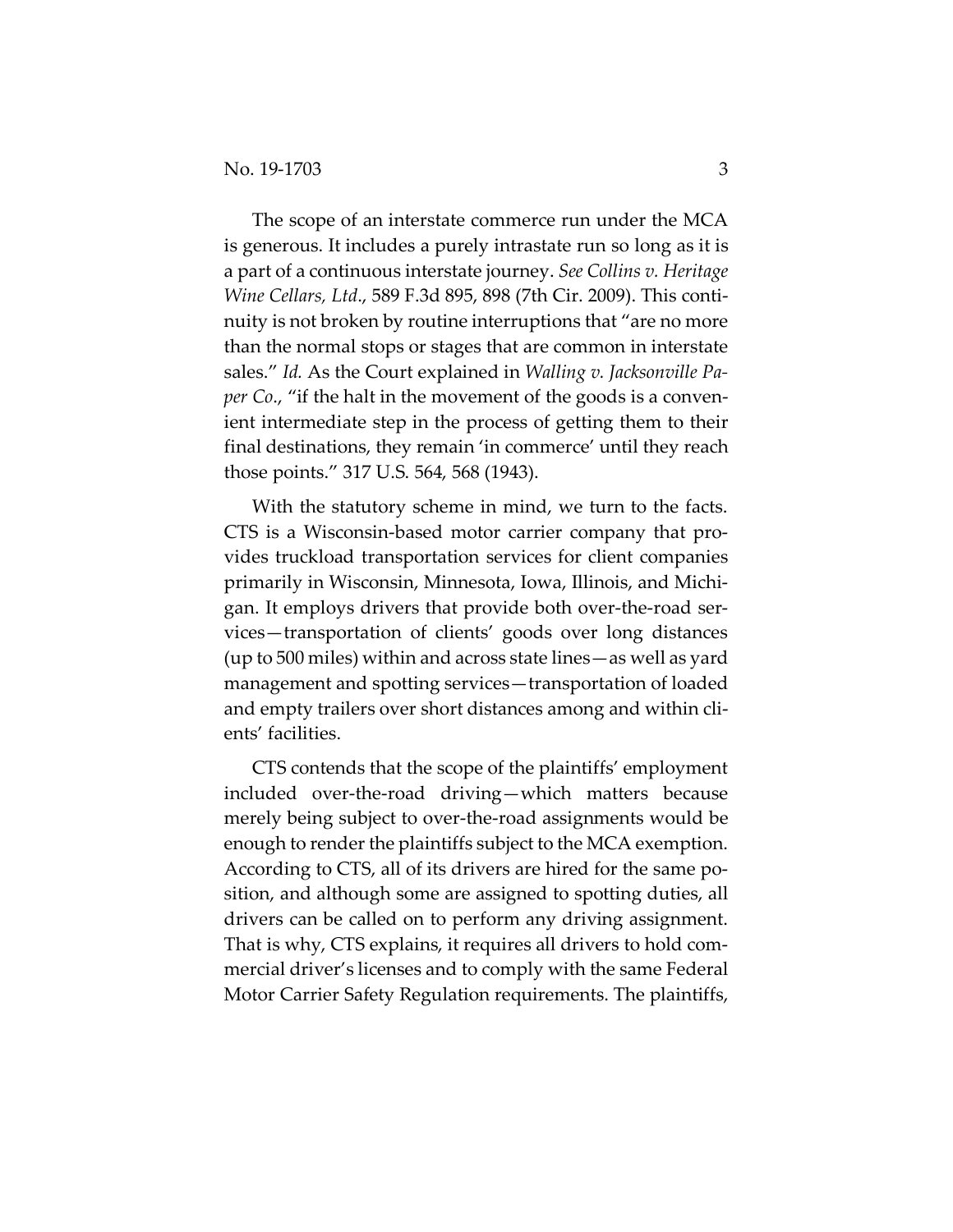on the other hand, insist that they asked to be assigned only to spotting duties and that CTS, respecting that request, did not reprimand them for turning down over-the-road assignments. Thus, they say, longer hauls were not actually within the scope of their employment.

If CTS is right, the case ends there. But the factual dispute about whether the plaintiffs were reasonably expected to drive across state lines makes that question one for a jury. So we will focus instead on the connection between the plaintiffs' spotting duties and the interstate shipment of the goods they carried. If the undisputed facts establish that the plaintiffs could be reasonably expected to drive intrastate routes that were part of a continuous interstate journey, then the MCA exemption applies.

During the relevant period, all of the plaintiffs performed spotting duties for Green Bay Packaging, one of CTS's clients. The plaintiffs were assigned to two of Green Bay Packaging's Wisconsin-based corrugated box manufacturing facilities: Green Bay Shipping Container and De Pere Shipping Container. As spotters, the plaintiffs drove loaded and empty trailers either within these facilities (to loading docks) or to nearby locations, where they drove short routes on public roads. The public route at the De Pere location connected the De Pere Container to the De Pere Folding Carton, and the public routes at the Green Bay location connected the Green Bay Container to three warehouses (Warehouse 3, Warehouse 6, and Quincy Warehouse) and a drop lot across the street from the Green Bay Container. The plaintiffs were assigned to these routes indiscriminately—in other words, they could be expected to drive any of the routes.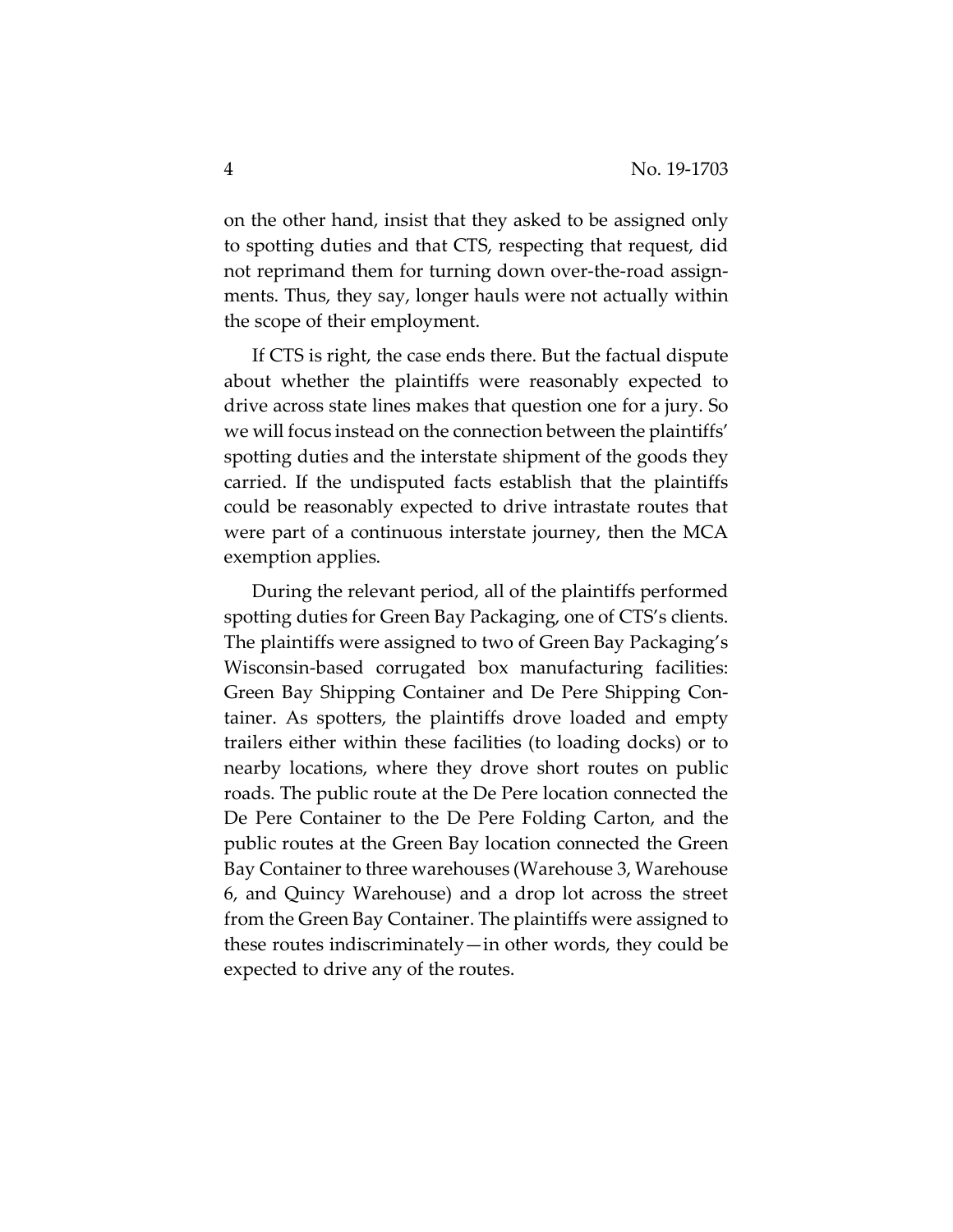After the spotters dropped off their trailers at these dropoff locations, the trailers were picked up by different drivers for delivery either within or outside Wisconsin. To show that the trailers driven by the plaintiffs were among those used to make out-of-state deliveries, CTS introduced Green Bay Packaging's bills of lading. These bills—which track the trailers' identification numbers, pick-up locations at Green Bay Packaging facilities, out-of-state delivery locations, and delivery dates—show that some of the trailers dropped off by the plaintiffs were used shortly thereafter (usually within a few days) to deliver goods across state lines. The record reflects that approximately 20% of the goods that passed through Green Bay were either coming from or destined for a different state. At De Pere, the same was true for between 24% and 54% of the goods. And the handwritten notes on the bills of lading show that at least some of these interstate goods passed through the relevant warehouses.

These facts plainly demonstrate that at least some spotters drove trailers carrying finalized goods destined for out-ofstate delivery. Such a service, even if purely intrastate and interrupted briefly, would nevertheless constitute "driving in interstate commerce" because it would be part of the goods' continuous interstate journey. *See Collins*, 589 at 898; *see also Walling*, 317 U.S. at 568 (defining shipment in interstate commerce as the "practical continuity of movement of the goods"). And while some of the plaintiffs' runs may have been purely local, the sheer volume of the interstate commerce through these facilities, combined with the fact that the plaintiffs were assigned to their spotting duties indiscriminately, demonstrates that the plaintiffs had a reasonable chance of being called upon to make some drives that were part of a continuous interstate journey. *See Morris v. McComb*,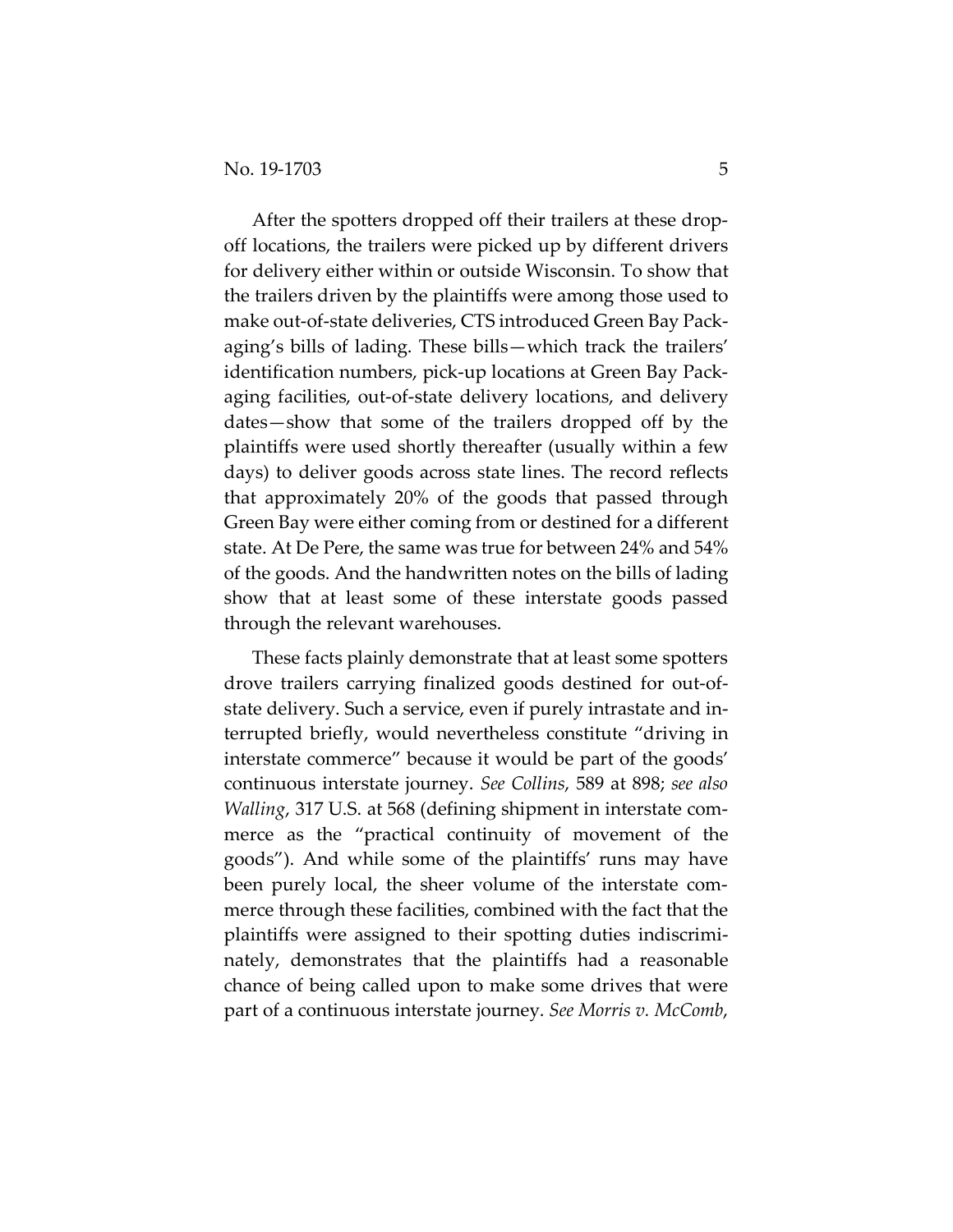332 U.S. 422, 423 (1947) (holding that the exemption applies to drivers of a carrier that only devoted approximately 4% of its total services to interstate commerce and distributed its interstate assignments indiscriminately).

The plaintiffs make several weak attempts to undermine this conclusion. First, they argue that as spotters, they were not likely to be given over-the-road assignments. Thus, they claim, there was only a "remote" chance that they'd be sent on interstate runs. *See Johnson v. Hix Wrecker Serv., Inc*., 651 F.3d 658, 663 (7th Cir. 2011). This argument is wholly unpersuasive. As we have already explained, the plaintiffs can fall within the MCA exemption even if they were not expected to take over-the-road assignments. The question is whether the plaintiffs' spotting duties were part of the interstate journey of the goods. If they were, the MCA exemption applies. When both over-the-road drivers and spotters take part in the interstate journey of the goods, both services affect "safety of operation of an interstate motor carrier." *Levinson*, 330 U.S. at 668.

The plaintiffs also argue that any link between their spotting services and the interstate shipment is too attenuated to form a continuous interstate journey. They emphasize that the interstate shipment process entailed several steps between the initial spotting and the eventual delivery of the goods across state lines. These steps included rotation among the drivers, stops at different locations such as warehouses, and potential unloading and reloading. But the existence of intermediary steps does not sever the connection between the plaintiffs' driving and the ultimate interstate movement of the goods. None amounted to anything other than "interruptions in the journey that … are no more than the normal stops or stages